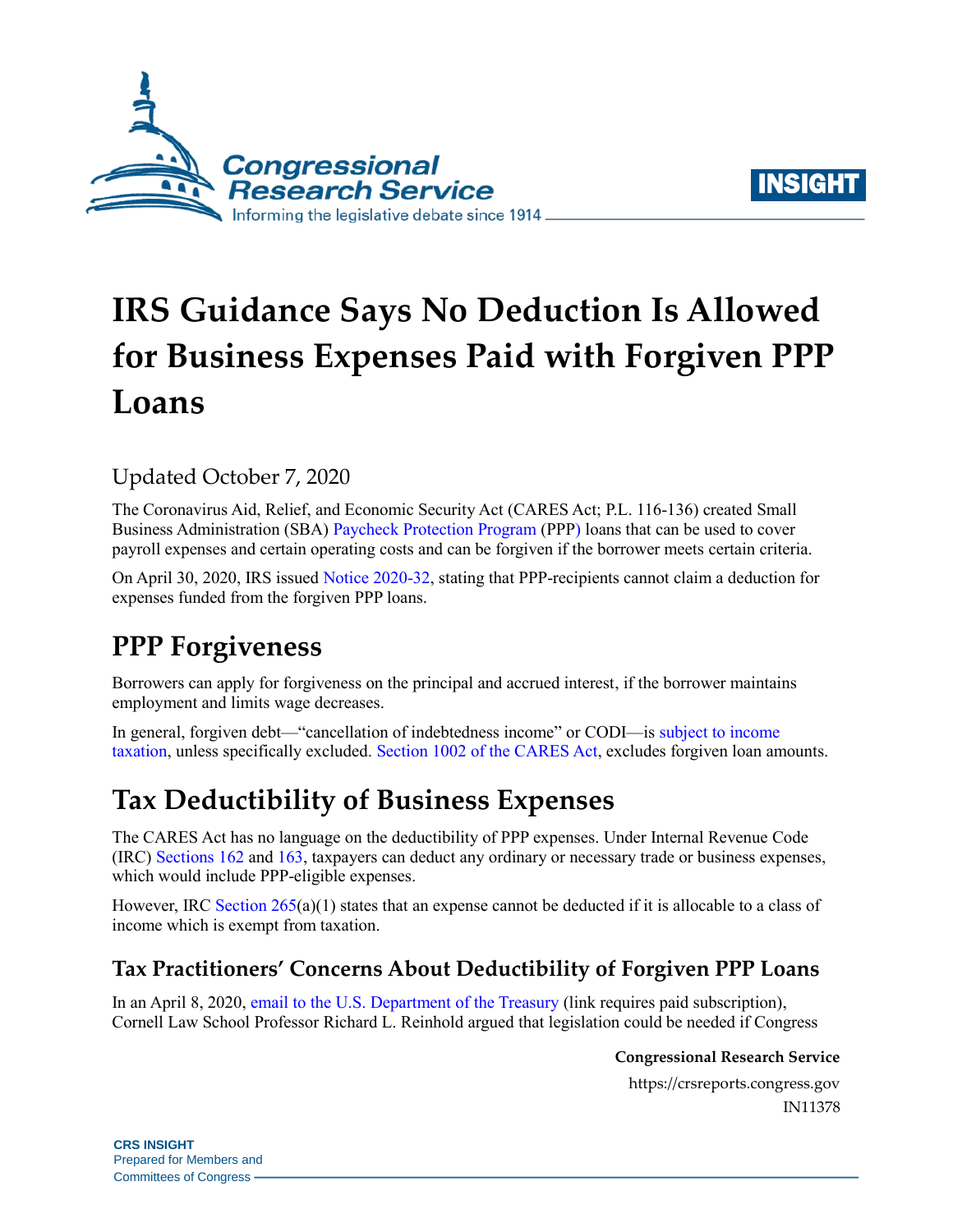intended to allow a deduction for covered expenses incurred by a taxpayer whose loans are forgiven. In contrast, [others argue](https://www.taxnotes.com/tax-notes-federal/income/double-tax-benefits-cares-act/2020/04/20/2cf5y?highlight=reinhold) (links requires paid subscription) that Section 265 should not apply.

#### **Double Benefit**

A "double benefit" arises when a taxpayer receives tax-free income (like a forgiven loan) and is also able to claim a tax benefit (like a deduction or a credit) using that income. For example, assume a taxpayer faces a top marginal income tax rate of 37% and takes out a PPP loan for \$100,000 that is forgiven by the lender and not subject to tax. The first benefit is a tax-free grant of \$100,000. If the taxpayer can also deduct the loan amount as business expenses, a second benefit is \$37,000 in tax savings (\$100,000 \* 37%).

If Congress meant to disallow this "double benefit," a question can be raised as to why the exclusion of the loan forgiveness was explicitly provided in the legislation. To illustrate, **[Table 1](#page-1-0)** assumes a \$100,000 forgiven loan, \$100,000 of deductible expenses, and a 37% tax rate. The normal treatment in the tax code (the forgiven loan is taxable, and the associated business expenses paid from that loan are deductible) would generate a \$37,000 tax liability from that taxation of the CODI (scenario 1). But that amount would be entirely offset by a \$37,000 tax savings from deducting the business expenses. Excluding the forgiven loan results in no tax on the income, but allowing deductions provides a tax saving of \$37,000 (scenario 2). If, however, the forgiven loan is not taxed and deductions are disallowed, there is no tax on the income or benefit from the deduction. Including the loan in income and allowing deductions (scenario 1) leads to the same outcome as excluding the loan and disallowing deductions (scenario 3). Hence, one could argue that this exclusion was included in the law because it was Congress's intent to provide this additional benefit.

<span id="page-1-0"></span>

| <b>Tax Scenario</b>                                            | <b>Tax On Income</b> | Tax Savings from the<br><b>Deduction</b> | <b>Net Tax Effect</b> |
|----------------------------------------------------------------|----------------------|------------------------------------------|-----------------------|
| I. Normal Tax Treatment                                        | \$37,000             | -\$37,000                                | 0                     |
| 2. Treatment w/ Exclusion on Forgiven<br>Debt                  | 0                    | $-$37.000$                               | -\$37,000             |
| 3. Treatment w/ Exclusion on Forgiven<br>Debt and No Deduction | 0                    | 0                                        | 0                     |

**Table 1. Hypothetical Example ofTax Effect of Disallowing Deductions for Business Expenses on PPP Loans**

**Source:** CRS calculations, assuming a \$100,000 forgiven loan, \$100,000 in deductible business expenses, and a 37% tax rate.

### **April 30, 2020, IRS Guidance**

IRS [Notice 2020-32](https://www.irs.gov/pub/irs-drop/n-20-32.pdf) disallows deductions for expenses paid for by forgiven PPP loans. Tax filers may need to amend quarterly filings or might [challenge this decision in court,](https://www.forbes.com/sites/peterjreilly/2020/04/30/irs-rains-on-the-paycheck-protection-parade/#540aaa835312) although it is not clear what the outcome of that option would be. Some policymakers have [expressed concerns with IRS's guidance,](https://thehill.com/policy/finance/495996-mnuchin-defends-irs-guidance-on-ppp-loans) including the chairs [of the House Ways and Means and Senate Finance Committees.](https://www.finance.senate.gov/imo/media/doc/2020-05-05%20CEG,%20RW,%20RN%20to%20Treasury%20(PPP%20Business%20Deductions).pdf)

#### **Treatment in Revenue Estimates**

[According to media reports,](https://ih.advfn.com/stock-market/stock-news/82951863/congress-seeks-to-fix-120-billion-tax-snafu-in-pp) the Joint Committee on Taxation—in a July 27, 2020, letter to Senator John Cornyn—indicated that the revenue estimate for the CARES Act was consistent with its interpretation of